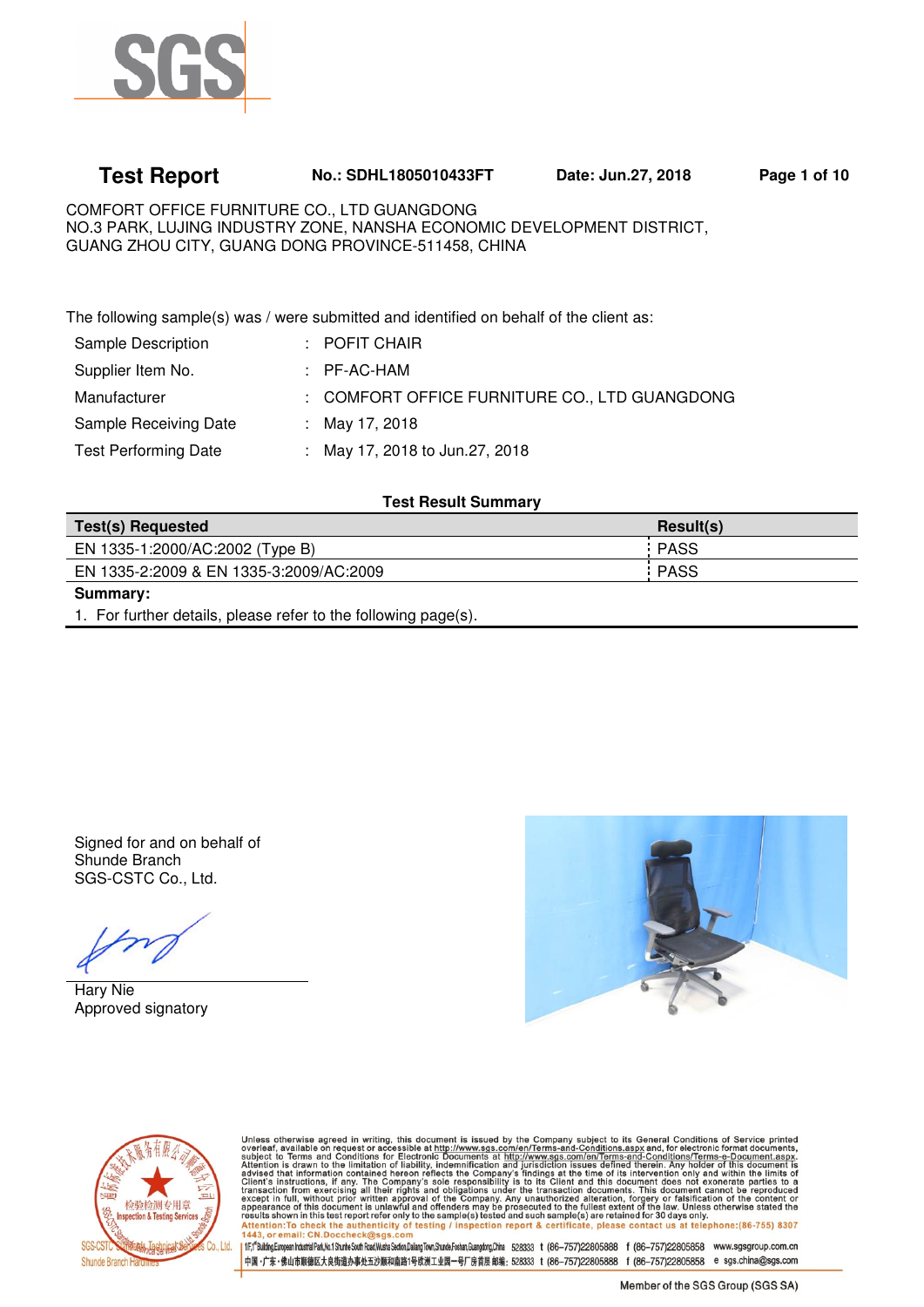

### **Test Report No.: SDHL1805010433FT Date: Jun.27, 2018 Page 2 of 10**

#### **TESTS AND RESULTS**

#### **Part I. Test Conducted:**

EN 1335-1:2000/AC:2002 Office furniture – office working chair – Part 1: dimensions –determination of dimensions

#### **Basis of dimensions:**

The dimensions in this standard are based on the conflicting requirements of anthropometric measurements, mechanical design, subjective preference and other factors. In general, they should be suitable for people between 1510 mm and 1920 mm in body height. People with body height outside this range may need furniture of different dimensions or a footrest. Due to the variation in population heights in different countries, there will be a variation in the percentage of the office population which the dimensions will accommodate in each country.

#### **General Test Condition:**

The following test program was conducted in a laboratory environment maintained at 15°C to 25°C and 50%±5 RH. The sample was individually tested after conditioning in the test environment for at least 24 hours prior to conducting the test.

The complete detailed procedures may be found in the referenced specification and are only summarized herein. Unless otherwise specified, the tests are carried out in the following order on the same sample.

#### **No. of Sample:**

1 piece (Sample 1). For more sample information and pictures, please refer to the following page.

| <b>UTTLE WOLKING CHAIL TYPE.</b> Type D. FOI GRASSING (IOT OF TYPE, DIEASE TEIER TO ATTITEX A. |   |                               |               |                              |                              |                 |                                  |
|------------------------------------------------------------------------------------------------|---|-------------------------------|---------------|------------------------------|------------------------------|-----------------|----------------------------------|
|                                                                                                |   | <b>Dimension Requirements</b> |               |                              |                              |                 |                                  |
|                                                                                                |   |                               | <b>Type B</b> |                              |                              |                 | <b>Test Results &amp; Rating</b> |
| <b>Test Items</b>                                                                              |   | Adjustability                 | (一)<br>Allow. | Min.                         | Max.                         | $(+)$<br>Allow. |                                  |
|                                                                                                |   |                               | <b>SEAT</b>   |                              |                              |                 |                                  |
| Seat height                                                                                    | a | Adjustable                    | yes           | 420                          | 510                          | yes             | <b>PASS</b>                      |
|                                                                                                |   | Adjustable range              | no.           | 100                          | $+$                          | ves             |                                  |
|                                                                                                |   | Non-adjustable                | no.           | 380                          | 440                          | no              |                                  |
| Seat depth                                                                                     | b | Adjustable                    | yes           | 400                          | 420                          | yes             | <b>PASS</b>                      |
|                                                                                                |   | Adjustable range              | no.           | 50                           | $\pm$                        | yes             |                                  |
| Depth of seat surface                                                                          | C |                               | no            | 380                          | $+$                          | yes             | <b>PASS</b>                      |
| Seat width                                                                                     | d |                               | no            | 400                          | $+$                          | yes             | <b>PASS</b>                      |
| Inclination of seat                                                                            | е | Non-adjustable<br>Adjustable  | no.<br>yes    | $-2^{\circ}$<br>$-2^{\circ}$ | $-7^{\circ}$<br>$-7^{\circ}$ | no.<br>yes      | <b>PASS</b>                      |
| surface                                                                                        |   |                               |               |                              |                              |                 |                                  |

**Office Working Chair Type:** Type B. For classification of type, please refer to Annex A.

| Inclination of seat<br>surface                           | e | Non-adjustable<br>Adjustable<br>Adjustable range | no<br>yes       | $-2^{\circ}$<br>$-2^{\circ}$<br>+ | $-7^{\circ}$<br>-7º<br>$\ddot{}$ | no<br>yes               | <b>PASS</b> |
|----------------------------------------------------------|---|--------------------------------------------------|-----------------|-----------------------------------|----------------------------------|-------------------------|-------------|
| <b>BACK REST</b>                                         |   |                                                  |                 |                                   |                                  |                         |             |
| Height of the back<br>supporting point "S"<br>above      |   | Non-adjustable<br>Adjustable<br>Adjustable range | no<br>yes<br>no | 170<br>170<br>50                  | 220<br>220<br>$\div$             | no<br>yes<br><b>ves</b> | <b>PASS</b> |
| Height of the back pad<br>-Adjustable<br>-Non-Adjustable | g |                                                  | no<br>no        | 220<br>260                        | $\ddot{}$<br>$\ddot{}$           | ves<br>ves              | <b>PASS</b> |



Unless otherwise agreed in writing, this document is issued by the Company subject to its General Conditions of Service printed<br>overleaf, available on request or accessible at http://www.sgs.com/en/Terms-and-Conditions.as 1443, or email: CN.Doccheck@sgs.com

1 ff;f<sup>6</sup>Bulding.European Industrial Park,Mo.1 Shunhe South Road,Wusha Sedion,Dalang Town,Shunde;Foshan,Guangdong,China 528333 1 (86-757)22805888 f (86-757)22805858 www.sgsgroup.com.cn 中国·广东·佛山市順德区大良街道办事处五沙顺和南路1号欧洲工业园一号厂房首层 邮编: 528333 t (86-757)22805888 f (86-757)22805858 e sgs.china@sgs.com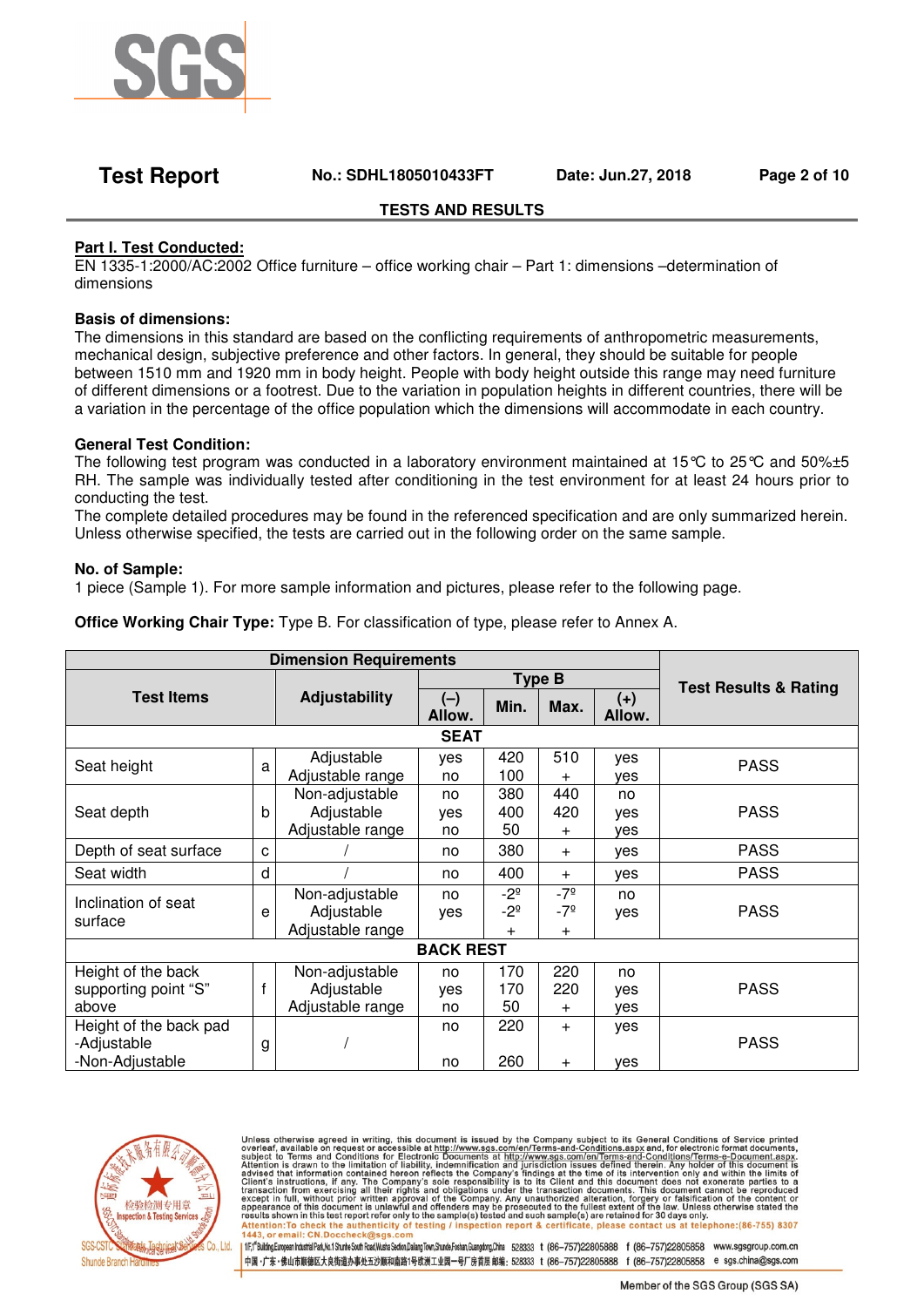

#### **Test Report No.: SDHL1805010433FT Date: Jun.27, 2018 Page 3 of 10**

| <b>Dimension Requirements</b>                                                          |         |                              |                 |                 |               |                                  |             |
|----------------------------------------------------------------------------------------|---------|------------------------------|-----------------|-----------------|---------------|----------------------------------|-------------|
|                                                                                        |         |                              |                 |                 | <b>Type B</b> | <b>Test Results &amp; Rating</b> |             |
| <b>Test Items</b>                                                                      |         | Adjustability                | $(-)$<br>Allow. | Min.            | Max.          | $(+)$<br>Allow.                  |             |
| Height of the upper<br>edge the backrest above<br>the seat surface                     | h       |                              | no              | 360             | $\ddot{}$     | yes                              | <b>PASS</b> |
| <b>Backrest width</b>                                                                  | i       |                              | no              | 360             | $+$           | yes                              | <b>PASS</b> |
| Horizontal radius of the<br>backrest                                                   | k       |                              | no              | 400             | $+$           | yes                              | <b>PASS</b> |
| <b>Backrest inclination</b>                                                            |         | Adjustable range             | no              | 15 <sup>°</sup> | $+$           | yes                              | <b>PASS</b> |
|                                                                                        |         |                              | <b>ARM REST</b> |                 |               |                                  |             |
| Length of armrest                                                                      | n       |                              | no              | 200             | $\ddot{}$     | yes                              | <b>PASS</b> |
| Width of the armrest                                                                   | $\circ$ |                              | no              | 40              | $\ddot{}$     | yes                              | <b>PASS</b> |
| Height of armrest above<br>the seat                                                    | p       | Non-adjustable<br>Adjustable | no<br>ves       | 200<br>200      | 250<br>250    | no<br>yes                        | <b>PASS</b> |
| Distance from the front<br>of the armrests to the<br>front edge of the seat<br>surface | q       |                              | no              | 100             | $+$           | yes                              | <b>PASS</b> |
| <b>Clear Width Between</b><br>The Armrest                                              | r       |                              | no              | 460             | 510           | no                               | <b>PASS</b> |
| <b>UNDERFRAME</b>                                                                      |         |                              |                 |                 |               |                                  |             |
| Maximum offset of the<br>underframe<br>(Anti-stumbling-<br>dimension)                  | s       |                              | yes             | $\ddot{}$       | 365           | no                               | <b>PASS</b> |
| Stability dimension                                                                    | t       |                              | no              | 195             | $\ddot{}$     | yes                              | <b>PASS</b> |

### **Annex A: Classification of office work chair type**

Type A, B and C are all required to have adjustable seat height and backrest inclination. They may also have any other adjustment features listed in Table A.1.

- **Type A.** In addition to the above, a type A chair is required adjustable seat depth, seat surface inclination, (at least 6<sup>°</sup>, and a height of backrest supporting point ("S") above the seat surface. The minimum seat height is required to be 400 mm with a minimum adjustment range of 120 mm.
- **Type B.** A type B chair has specified dimensions which are the same as those specified for a type A chair except that it is required to have a minimum seat height of 420 mm with a minimum adjustment range of 100 mm.
- **Type C.** A type C chair has specified dimensions which are similar to type A and B chairs except that limits to adjustment range and maximum dimensions are not frequently specified. The minimum seat height is 420 mm with a minimum adjustment range of 80 mm. This is to accommodate chairs with bulky upholstery.



Unless otherwise agreed in writing, this document is issued by the Company subject to its General Conditions of Service printed<br>overleaf, available on request or accessible at http://www.sgs.com/en/Terms-and-Conditions.as 1443, or email: CN.Doccheck@sgs.com

1 ff;f<sup>6</sup>Bulding.European Industrial Park,Mo.1 Shunhe South Road,Wusha Sedion,Dalang Town,Shunde,Foshan,Guangdong,China 528333 1 (86-757)22805888 f (86-757)22805858 www.sgsgroup.com.cn 中国·广东·佛山市順德区大良街道办事处五沙顺和南路1号欧洲工业园一号厂房首层 邮编: 528333 t (86-757)22805888 f (86-757)22805858 e sgs.china@sgs.com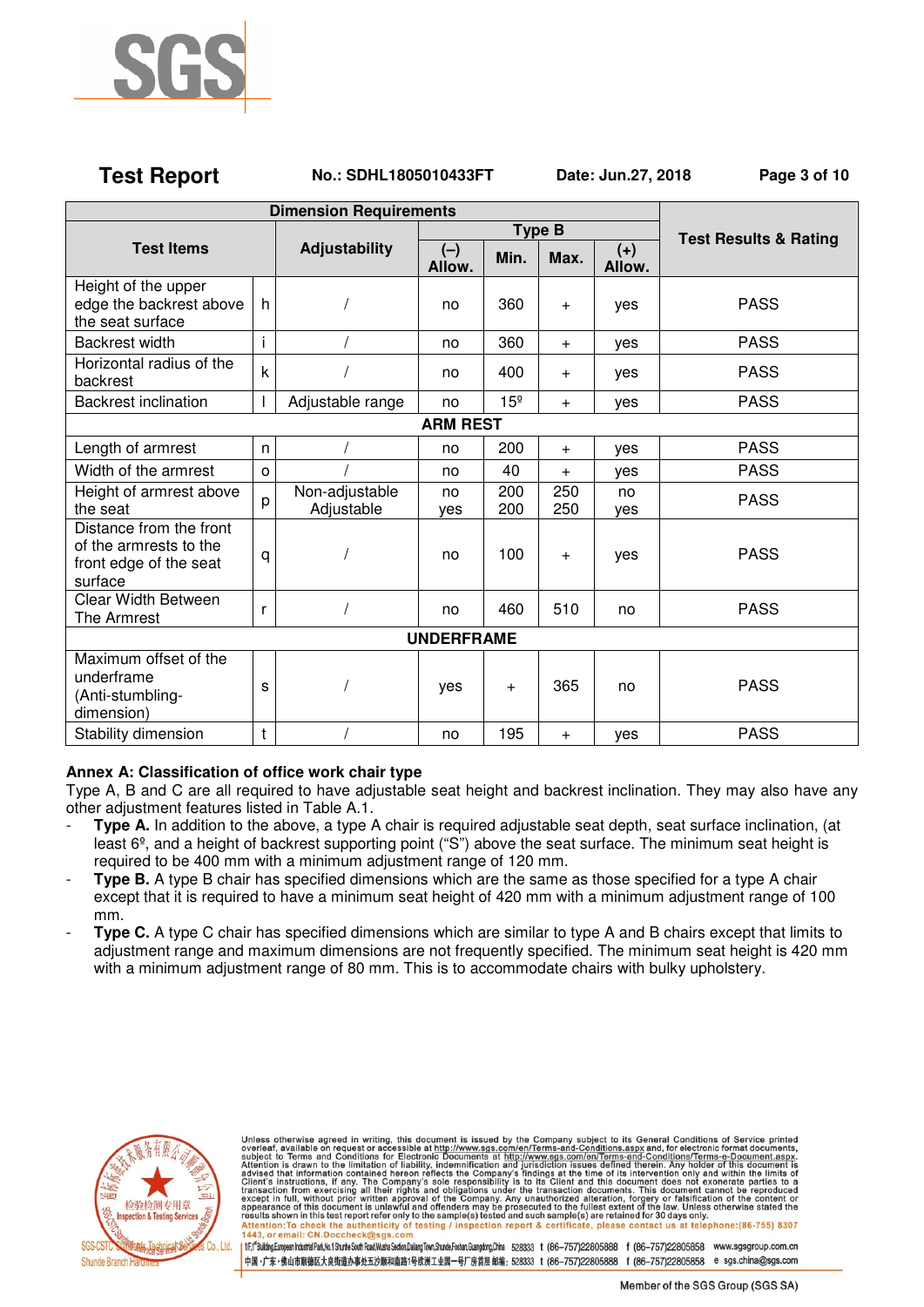

### **Test Report No.: SDHL1805010433FT Date: Jun.27, 2018 Page 4 of 10**

### **Part II. Test Conducted:**

EN 1335-2:2009 Office furniture-office work chair - part 2: Safety requirements EN 1335-3:2009/AC:2009 Office furniture-office work chair - part 3: Test methods

#### **Test Condition:**

The following test program was conducted in a laboratory environment maintained at 15°C to 25°C and 50%±5 RH. The sample was individually tested after conditioning in the test environment for at least 24 hours prior to conducting the test.

The complete detailed procedures may be found in the referenced specification and are only summarized herein. Unless otherwise specified, the tests are carried out in the following order on the same sample.

#### **No. of Sample:**

1 piece (Sample 1). For more sample information and pictures, please refer to the following page.

| <b>Test</b>                    | <b>Test Description and Requirements</b>                                                                                                                                                                                                                                                                                                                                                                                                                                                                                                                                                                                                                                                                                                                                                                                                                                         | <b>Test Results</b> |
|--------------------------------|----------------------------------------------------------------------------------------------------------------------------------------------------------------------------------------------------------------------------------------------------------------------------------------------------------------------------------------------------------------------------------------------------------------------------------------------------------------------------------------------------------------------------------------------------------------------------------------------------------------------------------------------------------------------------------------------------------------------------------------------------------------------------------------------------------------------------------------------------------------------------------|---------------------|
|                                | EN 1335-2:2009, Clause 4 Safety requirements                                                                                                                                                                                                                                                                                                                                                                                                                                                                                                                                                                                                                                                                                                                                                                                                                                     |                     |
|                                | EN 1335-2:2009, Clause 4.1 General design requirements                                                                                                                                                                                                                                                                                                                                                                                                                                                                                                                                                                                                                                                                                                                                                                                                                           |                     |
| EN 1335-2:2009<br>Clause 4.1.1 | Corners and edges, trapping, pinching and shearing<br>All parts of the chair with which the user comes into contact during<br>intended use, shall be so designed that physical injury and damage to<br>property are avoided.<br>These requirements are met when:<br>a) the safety distance of accessible movable parts is either $\leq$ 8 mm or<br>$\geq$ 25 mm in any position during movement;<br>b) accessible corners are rounded with minimum 2 mm radius;<br>c) the edges of the seat, back rest and arm rests which are in contact<br>with the user when sitting in the chair are rounded with minimum 2 mm<br>radius:<br>d) the edges of handles are rounded with minimum 2 mm radius in the<br>direction of the force applied;<br>e) all other edges are free from burrs and rounded or chamfered;<br>f) the ends of accessible hollow components are closed or capped. | <b>PASS</b>         |
| EN 1335-2:2009<br>Clause 4.1.2 | <b>Adjusting devices</b><br>Movable and adjustable parts shall be designed so that injuries and<br>inadvertent operation are avoided.<br>It shall be possible to operate the adjusting devise from sitting position<br>in the chair.                                                                                                                                                                                                                                                                                                                                                                                                                                                                                                                                                                                                                                             | <b>PASS</b>         |
| EN 1335-2:2009<br>Clause 4.1.3 | <b>Connections</b><br>It shall not be possible for any load bearing part of the chair to come<br>loose unintentionally.                                                                                                                                                                                                                                                                                                                                                                                                                                                                                                                                                                                                                                                                                                                                                          | <b>PASS</b>         |
| EN 1335-2:2009<br>Clause 4.1.4 | <b>Avoidance of soiling</b><br>All parts which are lubricated to assist sliding (greasing, lubricating,<br>etc.) shall be designed to protect users from lubricant stains when in<br>normal use.                                                                                                                                                                                                                                                                                                                                                                                                                                                                                                                                                                                                                                                                                 | <b>PASS</b>         |



Unless otherwise agreed in writing, this document is issued by the Company subject to its General Conditions of Service printed<br>overleaf, available on request or accessible at http://www.sgs.com/en/Terms-and-Conditions.as 1443, or email: CN.Doccheck@sgs.com

1/f;l\*Bulding.European Industrial Park,Mo.1 Shunhe South Road,Wusha Section,Dalang Town,Shunde;Foshan,Guangobrag,China 528333 1 (86-757)22805888 f (86-757)22805858 www.sgsgroup.com.cn 中国·广东·佛山市順德区大良街道办事处五沙顺和南路1号欧洲工业园一号厂房首层 邮编: 528333 t (86-757)22805888 f (86-757)22805858 e sgs.china@sgs.com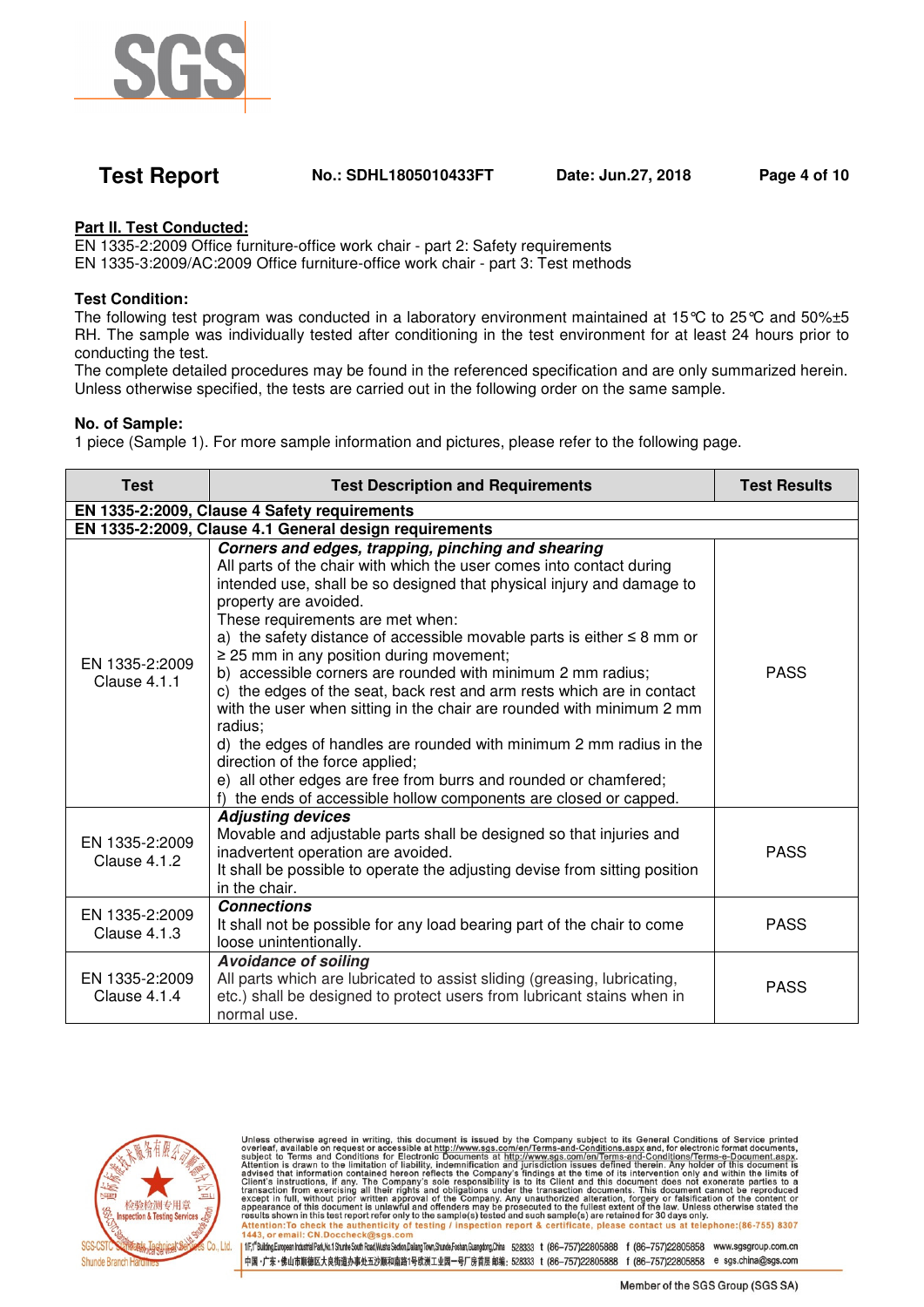

| <b>Test Report</b><br>No.: SDHL1805010433FT<br>Date: Jun.27, 2018 | Page 5 of 10 |
|-------------------------------------------------------------------|--------------|
|-------------------------------------------------------------------|--------------|

| <b>Test</b>                  | <b>Test Description and Requirements</b>                                                                                                                                                                                                                                                                                                                                                                                                                                                                                                                                                                                                                                                                                                                                                                                                                                                                                                                                                                                                                                                   | <b>Test Results</b>                                                                  |
|------------------------------|--------------------------------------------------------------------------------------------------------------------------------------------------------------------------------------------------------------------------------------------------------------------------------------------------------------------------------------------------------------------------------------------------------------------------------------------------------------------------------------------------------------------------------------------------------------------------------------------------------------------------------------------------------------------------------------------------------------------------------------------------------------------------------------------------------------------------------------------------------------------------------------------------------------------------------------------------------------------------------------------------------------------------------------------------------------------------------------------|--------------------------------------------------------------------------------------|
| EN 1335-2:2009<br>Clause 4.3 | <b>Stability during use</b><br>The chair shall not overbalance under the following conditions:<br>a) by pressing down on the front edge of the seat surface in the most<br>adverse position;<br>b) by leaning out over the arm rests;<br>c) by leaning against the back rest;<br>d) by sitting on the front edge.<br>Requirement a) is fulfilled if the chair does not overbalance when<br>tested according to 7.1.1 of EN 1335-3:2009 with the forces and<br>numbers of cycles according to Table A.1 of this standard.<br>Requirements b) and d) are fulfilled if the chair does not overbalance<br>when tested according to 7.1.2, 7.1.3, 7.1.4 and 7.1.5 of EN 1335-<br>3:2009 with the forces and numbers of cycles according to Table A.1 of<br>this standard.<br>Requirement c) is fulfilled if the chair does not overbalance when<br>tested according to 7.1.6 or 7.1.7 of EN 1335-3:2009 with the forces<br>and numbers of cycles according to Table A.1 of this standard.                                                                                                       | <b>PASS</b><br>(For more test<br>details, please<br>refer to the<br>following pages) |
| EN 1335-2:2009<br>Clause 4.4 | Rolling resistance of the unloaded chair<br>The unloaded chair shall not roll unintentionally.<br>This requirement is met when:<br>a) the castors are of identical construction;<br>b) the rolling resistance is $\geq$ 12 N when tested according to EN 1335-<br>3:2009, 7.4.                                                                                                                                                                                                                                                                                                                                                                                                                                                                                                                                                                                                                                                                                                                                                                                                             | <b>PASS</b><br>(For more test<br>details, please<br>refer to the<br>following pages) |
| EN 1335-2:2009<br>Clause 4.5 | <b>Strength and durability</b><br>The chair shall be constructed to ensure that it does not create a risk of<br>injury to the user of the chair under the following conditions:<br>a) sitting on the seat, both centrally and off-centre;<br>b) moving forward, backwards, and sideways while sitting in the chair;<br>c) leaning over the arm rests;<br>d) pressing down on the arm rests while getting up from the chair.<br>These requirements are fulfilled when after the tests specified in 7.2.1,<br>7.2.2, 7.2.6, 7.3.1 and 7.3.2 of EN 1335-3:2009 with the forces and<br>numbers of cycles according to Table A.2 of this standard:<br>e) there are no fractures of any member, joint or component, and<br>f) there is no loosening of joints intended to be rigid, and<br>g) no major structural element is significantly deformed and the chair<br>fulfils its functions after removal of the test loads.<br>h) after the test in 7.2.3 of EN 1335-3:2009 with the forces and<br>numbers of cycles according to Table A.2 of this standard, the arm<br>rests show no fracture. | <b>PASS</b><br>(For more test<br>details, please<br>refer to the<br>following pages) |



Unless otherwise agreed in writing, this document is issued by the Company subject to its General Conditions of Service printed<br>overleaf, available on request or accessible at http://www.sgs.com/en/Terms-and-Conditions.as

1 ff;f<sup>6</sup> Bulding.European Industrial Park Wo.1 Shurhe South Road, Wusha Section, Dalang Town, Shunde, Foshan, Guangdong, China 528333 1 (86-757)22805888 f (86-757)22805858 www.sgsgroup.com.cn 中国·广东·佛山市順德区大良街道办事处五沙顺和南路1号欧洲工业园一号厂房首层 邮编: 528333 t (86-757)22805888 f (86-757)22805858 e sgs.china@sgs.com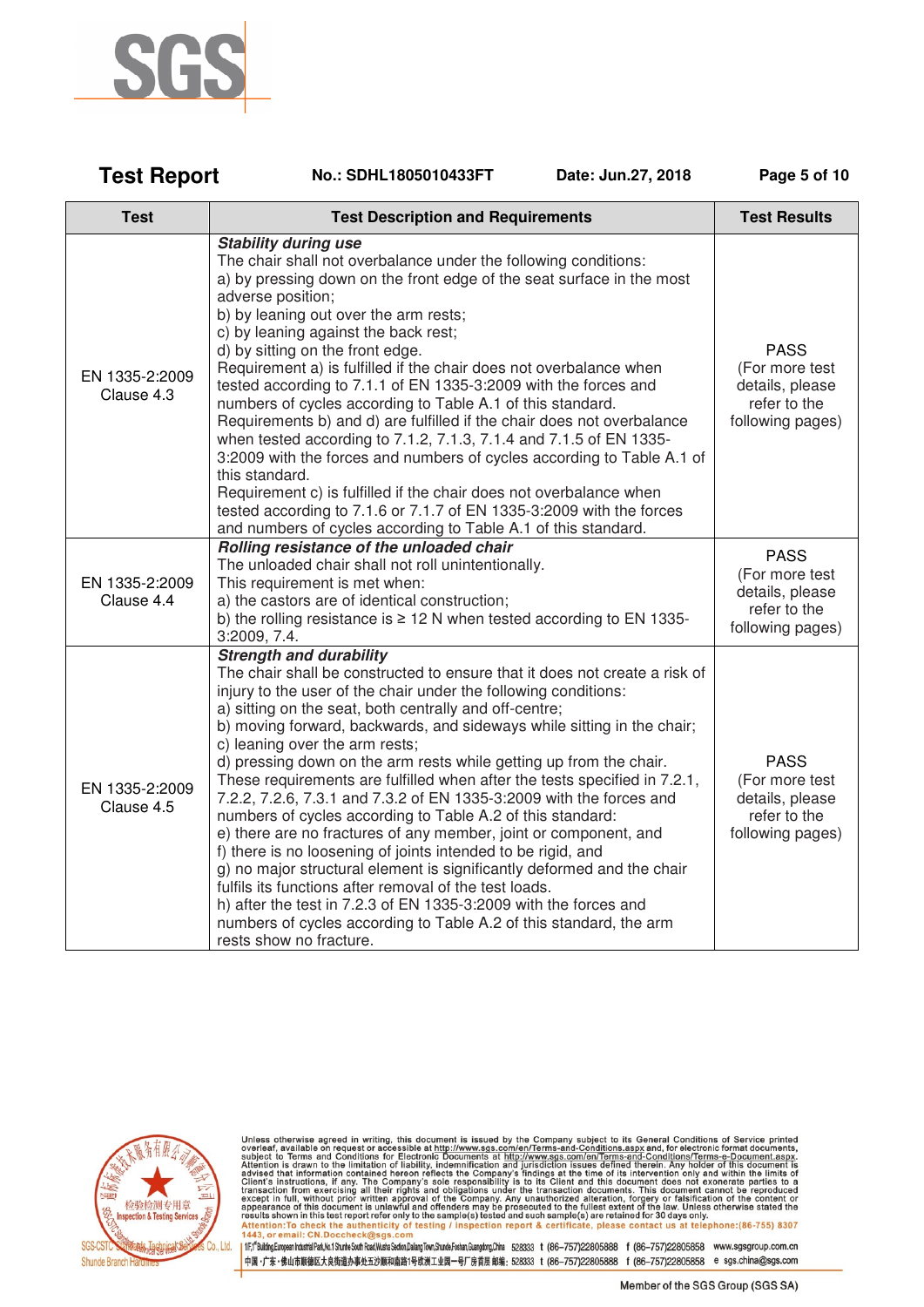

**Test Report** 

| <b>Test</b>                           | <b>Test Description and Requirements</b>                                                                                                                                                                                                                                                                                                                                                                                                                                                                                                                                                                                                                                                                                                                                                                                                                                                                                                         | <b>Test Results</b> |
|---------------------------------------|--------------------------------------------------------------------------------------------------------------------------------------------------------------------------------------------------------------------------------------------------------------------------------------------------------------------------------------------------------------------------------------------------------------------------------------------------------------------------------------------------------------------------------------------------------------------------------------------------------------------------------------------------------------------------------------------------------------------------------------------------------------------------------------------------------------------------------------------------------------------------------------------------------------------------------------------------|---------------------|
|                                       |                                                                                                                                                                                                                                                                                                                                                                                                                                                                                                                                                                                                                                                                                                                                                                                                                                                                                                                                                  |                     |
| EN 1335-2:2009<br>Clause 5            | Information for use<br>Each chair shall be accompanied by information for use in the<br>language of the country in which it will be delivered to the end user. It<br>shall contain at least the following details:<br>a) information regarding the intended use;<br>b) information regarding possible adjustments and chair type (see EN<br>1335-1:2000);<br>c) instruction for operating the adjusting mechanisms;<br>d) instruction for the care and maintenance of the chair;<br>e) information regarding all adjustments;<br>f) information for chairs with seat height adjustments with energy<br>accumulators that only trained personnel may replace or repair seat<br>height adjustment components with energy accumulators;<br>g) information on the choice of castors in relation to the floor surface.                                                                                                                                | <b>PASS</b>         |
|                                       | Test Details for Stability, Rolling resistance of the unloaded chair, Strength and durability                                                                                                                                                                                                                                                                                                                                                                                                                                                                                                                                                                                                                                                                                                                                                                                                                                                    |                     |
| EN 1335-3:2009<br><b>Clause 7.2.1</b> | Seat front edge static load test<br>Position the smaller seat loading pad at loading point "F" or "J". Apply<br>a vertical downward force 1600N through the centre of the loading pad.<br>Number of cycles: 10 cycles                                                                                                                                                                                                                                                                                                                                                                                                                                                                                                                                                                                                                                                                                                                            | <b>PASS</b>         |
| EN 1335-3:2009<br>Clause 7.2.2        | Combined seat and back static load test<br>Prevent the chair from moving rearwards by placing stops behind two<br>adjacent supporting points at the rear of the chair. Chairs with a locking<br>device(s) for seat and/or back rest angle movements shall be tested<br>first with the device(s) locked for half of the cycles and then with the<br>device(s) unlocked for the other half of the cycles. For the first half of<br>the cycles the back rest shall be in the upright position. Apply a vertical<br>force 1600N through the seat loading pad at point "A". Keep the seat<br>loaded and apply a force 560N through the centre of the back loading<br>pad at point "B". When fully loaded the force shall act at $90^{\circ}$ ± 10° to<br>the back rest plane. If the chair tends to overturn reduce the back rest<br>force and report the actual force. Remove the back force and then the<br>seat force. Number of cycles: 10 cycles | <b>PASS</b>         |
| EN 1335-3:2009<br>Clause 7.3.1        | Seat and back durability<br>The upper part of the chair shall be positioned so that the centre of the<br>back rest is midway between two adjacent supporting points of the<br>base with stops against these supporting points. The seat load shall be<br>applied vertically using the seat loading pad. The back rest force shall<br>be applied at an angle of $90^\circ \pm 10^\circ$ to the back rest when fully loaded<br>using the back loading pad.<br>Number of cycles<br>Force<br><b>Step</b><br>1500<br>120000<br>Α<br>80000<br>C<br>1200<br>В<br>320<br>20000<br>1200<br>J<br>E<br>320<br>F<br>1200<br>20000<br>320<br>н<br>1100<br>D<br>20000<br>G<br>1100                                                                                                                                                                                                                                                                             | <b>PASS</b>         |

No.: SDHL1805010433FT

Date: Jun.27, 2018

Page 6 of 10



Unless otherwise agreed in writing, this document is issued by the Company subject to its General Conditions of Service printed<br>overleaf, available on request or accessible at http://www.sgs.com/en/Terms-and-Conditions.as

1 ff;f<sup>6</sup> Bulding.European Industrial Park Wo.1 Shurhe South Road, Wusha Section, Dalang Town, Shunde, Foshan, Guangdong, China 528333 1 (86-757)22805888 f (86-757)22805858 www.sgsgroup.com.cn 中国·广东·佛山市順德区大良街道办事处五沙顺和南路1号欧洲工业园一号厂房首层 邮编:528333 t (86-757)22805888 f (86-757)22805858 e sgs.china@sgs.com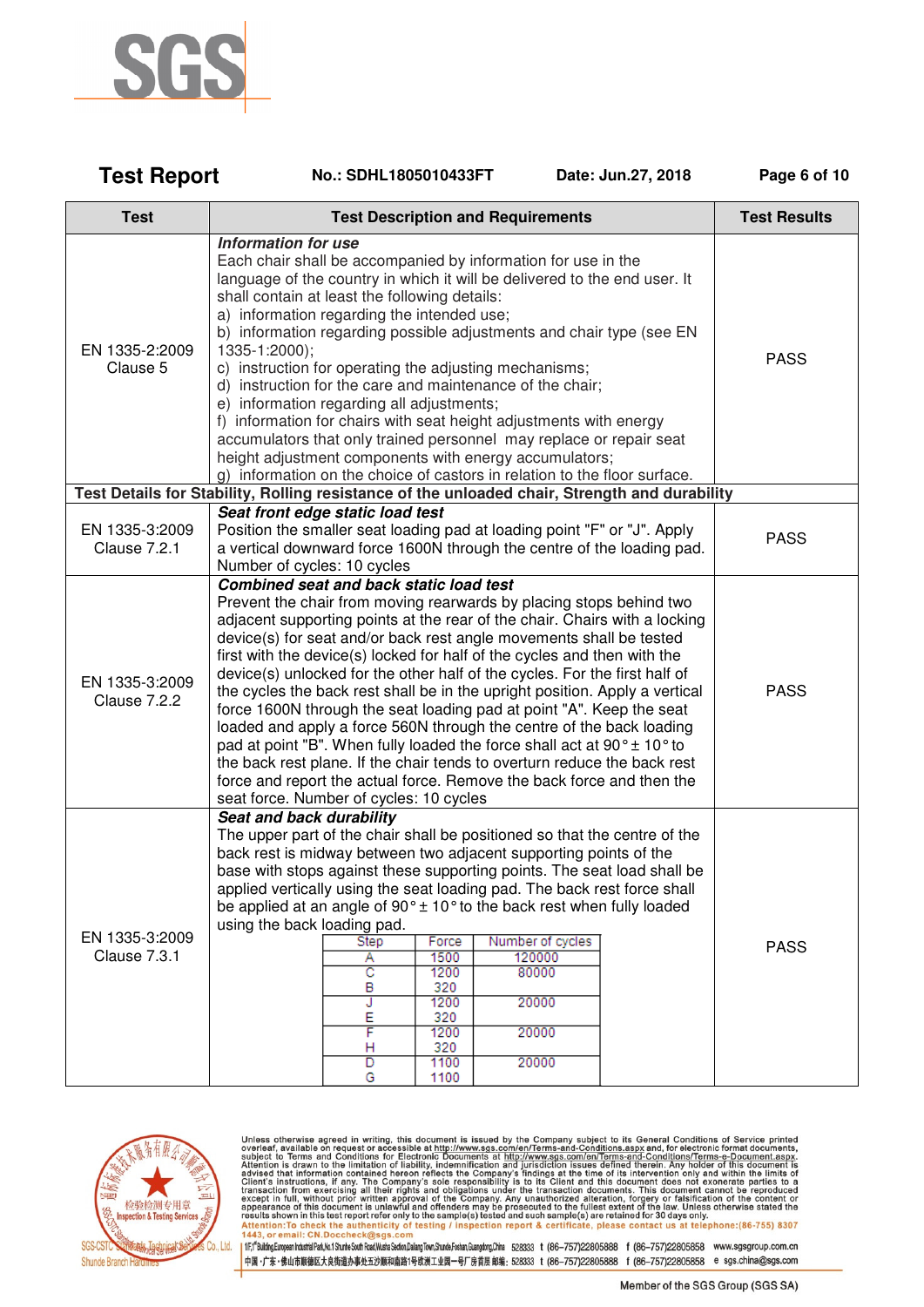

| <b>Test Report</b>                    | No.: SDHL1805010433FT                                                                                                                                                                                                                                                                                                                                                                                                                                                                                                                                                                               | Date: Jun.27, 2018 | Page 7 of 10        |
|---------------------------------------|-----------------------------------------------------------------------------------------------------------------------------------------------------------------------------------------------------------------------------------------------------------------------------------------------------------------------------------------------------------------------------------------------------------------------------------------------------------------------------------------------------------------------------------------------------------------------------------------------------|--------------------|---------------------|
| <b>Test</b>                           | <b>Test Description and Requirements</b>                                                                                                                                                                                                                                                                                                                                                                                                                                                                                                                                                            |                    | <b>Test Results</b> |
| EN 1335-3:2009<br><b>Clause 7.2.6</b> | Foot rest static load test<br>Apply a vertical force 1300N acting 80 mm from front edge of the load<br>bearing structure of the foot rest at those points most likely to cause<br>failure. For round cross section ring shaped footrests, the force shall be<br>applied through the centre of the ring cross section. If the chair tends to<br>overturn load the seat to prevent overturning and report this. Number<br>of cycles: 10 cycles                                                                                                                                                        |                    | N/A                 |
| EN 1335-3:2009<br>Clause 7.3.2        | Arm rest durability<br>Apply simultaneously and cyclically the force 400N on each arm rest at<br>points 100 mm behind the foremost point of the arm rest length. Apply<br>a force of $(10 \pm 5)$ N through a loading device in principle functioning<br>as shown in Figure 4. With this force applied adjust the apparatus so<br>that each "arm" of the test apparatus has an angle of $10^{\circ} \pm 1^{\circ}$ to the<br>vertical. The length of the "arm" of the test apparatus shall be 600 mm<br>± 10 mm. The arm rests shall be allowed to deform freely. Number of<br>cycles: 60000 cycles |                    | <b>PASS</b>         |
| EN 1335-3:2009<br><b>Clause 7.2.3</b> | Arm rest downward static load test - central<br>The arm rests shall be loaded vertically by means of the local loading<br>pads. The loading points shall be at the mid point of the arm rest length<br>and centred side to side. Apply the force 750N to both arm rests<br>simultaneously for 5 cycles.                                                                                                                                                                                                                                                                                             |                    | <b>PASS</b>         |
| EN 1335-3:2009<br><b>Clause 7.1.1</b> | Front edge overturning<br>Do not position the chair with the stops against the supporting points.<br>Fix the strap to the chair, i.e. the force is applied at the point on the<br>front edge that is furthest from the axis of rotation, and allows the mass<br>27kg to hang freely.                                                                                                                                                                                                                                                                                                                |                    | <b>PASS</b>         |
| EN 1335-3:2009<br><b>Clause 7.1.2</b> | <b>Forwards overturning</b><br>Position the chair with two adjacent supporting points on the front<br>against the stops.<br>Apply by means of the stability loading device a vertical force 600N<br>acting60 mm from the front edge of the load bearing structure of the<br>seat at those points most likely to result in overturning. Apply for at<br>least 5 s a horizontal outwards force 20N from the point on the seat<br>surface where the vertical force is applied.                                                                                                                         |                    | <b>PASS</b>         |
| EN 1335-3:2009<br>Clause 7.1.3        | Forwards overturning for chairs with footrest<br>For chairs with footrests repeat the principle of 7.1.2 on the footrest.<br>For round cross section ring shaped footrests, the vertical force1100N<br>shall be applied through the centre of the ring cross section.                                                                                                                                                                                                                                                                                                                               |                    | N/A                 |
| EN 1335-3:2009<br>Clause 7.1.4        | Sideways overturning for chairs without arm rests<br>Position the chair with two adjacent supporting points on one side<br>against the stops.<br>Apply by means of the stability loading device a vertical force 600N<br>acting 60 mm from the side edge of the load bearing structure of the<br>seat at those points most likely to result in overturning. Apply for at<br>least 5 s a horizontal sideways force 20N outwards from the point on<br>the seat surface where the vertical force is applied.                                                                                           |                    | N/A                 |



Unless otherwise agreed in writing, this document is issued by the Company subject to its General Conditions of Service printed overleaf, available on request or accessible at http://www.sgs.com/en/Terms-and-Conditions.as

1 ff;f<sup>6</sup> Bulding.European Industrial Park Wo.1 Shurhe South Road, Wusha Section, Dalang Town, Shunde, Foshan, Guangdong, China 528333 1 (86-757)22805888 f (86-757)22805858 www.sgsgroup.com.cn 中国·广东·佛山市順德区大良街道办事处五沙顺和南路1号欧洲工业园一号厂房首层 邮编: 528333 t (86-757)22805888 f (86-757)22805858 e sgs.china@sgs.com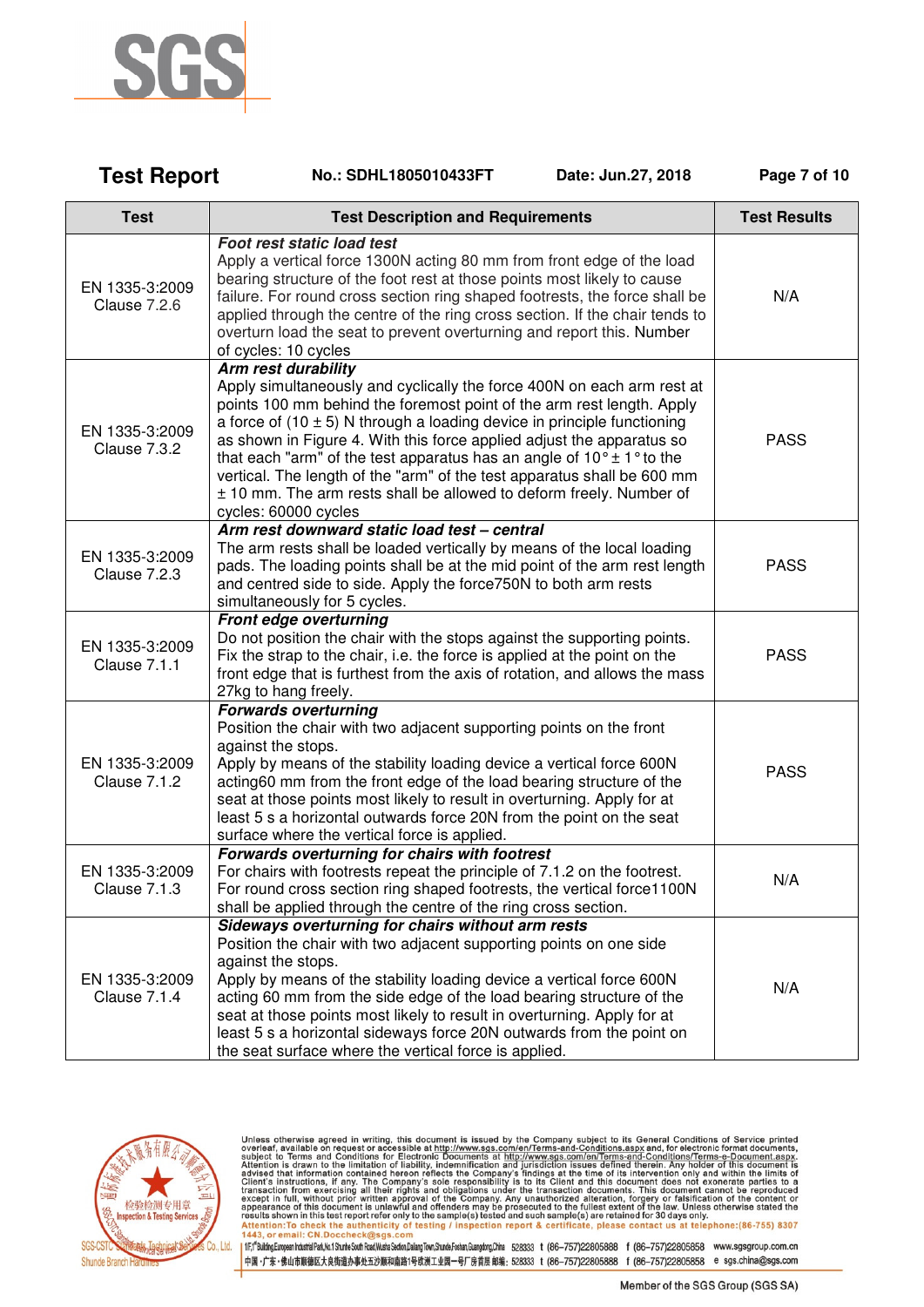

| <b>Test Report</b>                    | No.: SDHL1805010433FT<br>Date: Jun.27, 2018                                                                                                                                                                                                                                                                                                                                                                                                                                                                                                                                                                                                                                                                                                                        | Page 8 of 10        |
|---------------------------------------|--------------------------------------------------------------------------------------------------------------------------------------------------------------------------------------------------------------------------------------------------------------------------------------------------------------------------------------------------------------------------------------------------------------------------------------------------------------------------------------------------------------------------------------------------------------------------------------------------------------------------------------------------------------------------------------------------------------------------------------------------------------------|---------------------|
| <b>Test</b>                           | <b>Test Description and Requirements</b>                                                                                                                                                                                                                                                                                                                                                                                                                                                                                                                                                                                                                                                                                                                           | <b>Test Results</b> |
| EN 1335-3:2009<br><b>Clause 7.1.5</b> | Sideways overturning for chairs with arm rests<br>Apply by means of the stability loading device a vertical force 250N<br>acting at a point 100 mm from the fore and aft centre line of the seat at<br>the side where the supporting points are restrained and between 175<br>mm and 250 mm forward of the rear edge of the seat. Apply a vertical<br>downward force 350N acting at points on the arm rest which is on the<br>same side as the restrained supporting points up to a maximum 40 mm<br>inwards from the outer edge of the upper surface of the arm rest, but<br>not beyond the centre of the arm rest, and at the most adverse position<br>along its length. Apply a horizontal sideways force 20N outwards from<br>the same point for at least 5 s. | <b>PASS</b>         |
| EN 1335-3:2009<br>Clause 7.1.6        | Rearwards overturning for chairs without back rest inclination<br>Position the chair with two adjacent supporting points on the back<br>against the stops. When an independent lumbar adjustment is fitted it<br>shall be set in the most adverse configuration. A vertical force 600N<br>shall be applied at point "A" and a horizontal force 192N shall be<br>applied at point "B". If the back rest pad is pivoting around a horizontal<br>axis above the height of the seat and is free to move, the horizontal<br>force shall be applied on the axis. If height adjustable, the axis shall be<br>set as close as possible to300 mm above point "A".                                                                                                           | <b>PASS</b>         |
| EN 1335-3:2009<br>Clause 7.1.7        | Rearwards overturning for chairs with adjustable back rest<br>inclination<br>Do not position the chair with the supporting points against the stops.<br>When an independent lumbar adjustment is fitted it shall be set in the<br>most adverse configuration. Load the chair with 13 discs so that the<br>discs are firmly settled against the back rest. If the height of the stack<br>of discs exceeds the height of the back rest, prevent the upper discs<br>from sliding off by the use of a light support.                                                                                                                                                                                                                                                   | <b>PASS</b>         |
| EN 1335-3:2009<br>Clause 7.2.3        | Arm rest downward static load test - central<br>The arm rests shall be loaded vertically by means of the local loading<br>pads. The loading points shall be at the mid point of the arm rest length<br>and centred side to side. Apply the force 900N to both arm rests<br>simultaneously for 5 cycles.                                                                                                                                                                                                                                                                                                                                                                                                                                                            | <b>PASS</b>         |
| EN 1335-3:2009<br>Clause 7.4          | Rolling resistance of the unloaded chair<br>The chair shall be placed on the test surface and shall be pushed or<br>pulled over a distance of at least 550 mm. A speed of $(50 \pm 5)$ mm/s<br>shall be maintained over the measuring distance. The force shall be<br>applied at a height of (200 $\pm$ 50) mm above the test surface.<br>Record the force used to push or to pull the chair over the distance<br>from 250 mm to 500 mm as the rolling resistance. The Rolling<br>resistance shall be ≥12N.                                                                                                                                                                                                                                                        | <b>PASS</b>         |
|                                       | Additional Function Tests: No loss of serviceability after tested.                                                                                                                                                                                                                                                                                                                                                                                                                                                                                                                                                                                                                                                                                                 |                     |
| EN 1335-3:2009<br>Clause 7.2.4        | Arm rest downward static load test - front<br>The arm rests shall be loaded vertically by means of the local loading<br>pads. The loading points shall be 75 mm from the front edge and<br>centred side to side. Apply the force 450N to both arm rests<br>simultaneously. Number of cycles: 5 cycles.                                                                                                                                                                                                                                                                                                                                                                                                                                                             | <b>PASS</b>         |



Unless otherwise agreed in writing, this document is issued by the Company subject to its General Conditions of Service printed overleaf, available on request or accessible at http://www.sgs.com/en/Terms-and-Conditions.as

1 ff;f<sup>6</sup> Bulding.European Industrial Park Wo.1 Shurhe South Road, Wusha Section, Dalang Town, Shunde, Foshan, Guangdong, China 528333 1 (86-757)22805888 f (86-757)22805858 www.sgsgroup.com.cn 中国·广东·佛山市順德区大良街道办事处五沙顺和南路1号欧洲工业园一号厂房首层 邮编: 528333 t (86-757)22805888 f (86-757)22805858 e sgs.china@sgs.com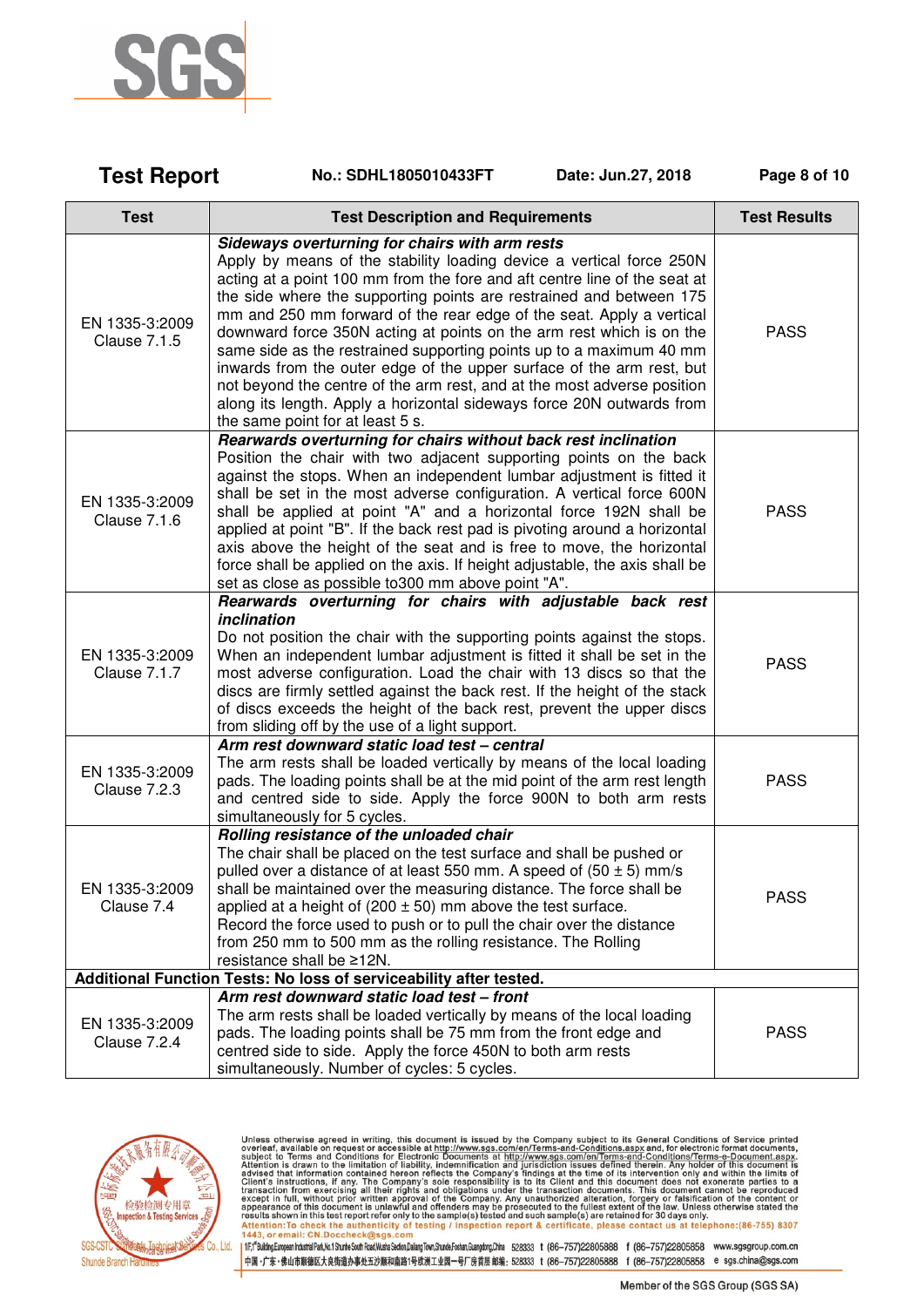

| <b>Test Report</b>                    | Date: Jun.27, 2018<br>No.: SDHL1805010433FT                                                                                                                                                                                                                                                                                                                                                                                                                                                                                                                                                                                                                                                                                                                                                                                                                                                                                                                                                                                                                                                                                                                                                                                                                                                                                         | Page 9 of 10        |
|---------------------------------------|-------------------------------------------------------------------------------------------------------------------------------------------------------------------------------------------------------------------------------------------------------------------------------------------------------------------------------------------------------------------------------------------------------------------------------------------------------------------------------------------------------------------------------------------------------------------------------------------------------------------------------------------------------------------------------------------------------------------------------------------------------------------------------------------------------------------------------------------------------------------------------------------------------------------------------------------------------------------------------------------------------------------------------------------------------------------------------------------------------------------------------------------------------------------------------------------------------------------------------------------------------------------------------------------------------------------------------------|---------------------|
| <b>Test</b>                           | <b>Test Description and Requirements</b>                                                                                                                                                                                                                                                                                                                                                                                                                                                                                                                                                                                                                                                                                                                                                                                                                                                                                                                                                                                                                                                                                                                                                                                                                                                                                            | <b>Test Results</b> |
| EN 1335-3:2009<br><b>Clause 7.2.5</b> | Arm rest sideways static load test<br>Apply an outward horizontal force 400N to both arm rests<br>simultaneously. Apply the forces to the edge of the arm rest at the<br>point along the arm rest most likely to cause failure but not less than 75<br>mm from the front or rear edge. Number of cycles: 10 cycles.                                                                                                                                                                                                                                                                                                                                                                                                                                                                                                                                                                                                                                                                                                                                                                                                                                                                                                                                                                                                                 | <b>PASS</b>         |
| EN 1335-3:2009<br>Clause 7.3.3        | <b>Swivel test</b><br>The base of the chair shall be secured on a rotating table with a test<br>surface so that the rotating axis of the chair coincides with the rotating<br>axis of the table. The upper part of the chair shall be loosely fixed in<br>such a way as not to hinder the rotation of the base. Load the seat in<br>loading point A with a mass 60kg and in loading point C with a mass<br>35kg or any equivalent loading which will result in the same<br>downwards force and bending moment on the chair. The angle of<br>rotation shall be 360 $^{\circ}$ at a rate of (10 $\pm$ 5) cycles/minute. Change<br>direction after each rotation.<br>Number of cycles: 120000 cycles                                                                                                                                                                                                                                                                                                                                                                                                                                                                                                                                                                                                                                   | <b>PASS</b>         |
| EN 1335-3:2009<br>Clause 7.3.4        | <b>Foot rest durability</b><br>Using the local loading pad apply a vertical downward force 900N to<br>the foot rest at the point most likely to cause failure but not less than 80<br>mm from the front edge. For round cross section ring shaped foot<br>rests, the force shall be applied through the centre of the ring cross<br>section.<br>Number of cycles: 50000 cycles                                                                                                                                                                                                                                                                                                                                                                                                                                                                                                                                                                                                                                                                                                                                                                                                                                                                                                                                                      | N/A                 |
| EN 1335-3:2009<br><b>Clause 7.3.5</b> | Castor and chair base durability<br>This test does not apply to chairs with castors which are braked when<br>the chair is loaded. The chair shall be placed on a rotating table with a<br>test surface so that the rotating axis of the chair coincides with the<br>rotating axis of the table. Load the seat in point A with 110kg. The base<br>shall be loosely fixed in such a way that there is no rotation of the base<br>but that the natural movements of the castors during testing are not<br>prevented. The castors shall be left free to swivel, the table shall be<br>rotated with a rate of 6 cycles per minute. The angle of rotation shall be<br>from 0° to 180° and back. One rotation forward and one rotation<br>backward constitutes one cycle. Alternatively attach the chair to a<br>device that provides a linear movement of $(1\ 000 \pm 250)$ mm and a test<br>surface. Load the seat in point "A" with M1. The base shall be loosely<br>fixed in such a way that there is no rotation of the base but that the<br>natural movements of the castors during testing are not prevented. The<br>castors shall be left free to swivel, the device shall move with a rate of<br>6 cycles per minute. One movement forward and one movement<br>backward constitutes one cycle.<br>Number of cycles: 36000 cycles | <b>PASS</b>         |

#### **Remark:**

- 1. N/A Not applicable; N/R Not Requested; N/P Not provided.
- 2. For the sample information and pictures, please refer to the following page.



Unless otherwise agreed in writing, this document is issued by the Company subject to its General Conditions of Service printed<br>overleaf, available on request or accessible at http://www.sgs.com/en/Terms-and-Conditions.as

1fr;fbilding.European Industial Park,No.1 Sturine South Read,Wusha Section,Dalang Town,Sturide,Foshan,Guangdong,China 528333 t (86-757)22805888 f (86-757)22805858 www.sgsgroup.com.cn 中国·广东·佛山市順德区大良街道办事处五沙顺和南路1号欧洲工业园一号厂房首层 邮编:528333 t (86-757)22805888 f (86-757)22805858 e sgs.china@sgs.com